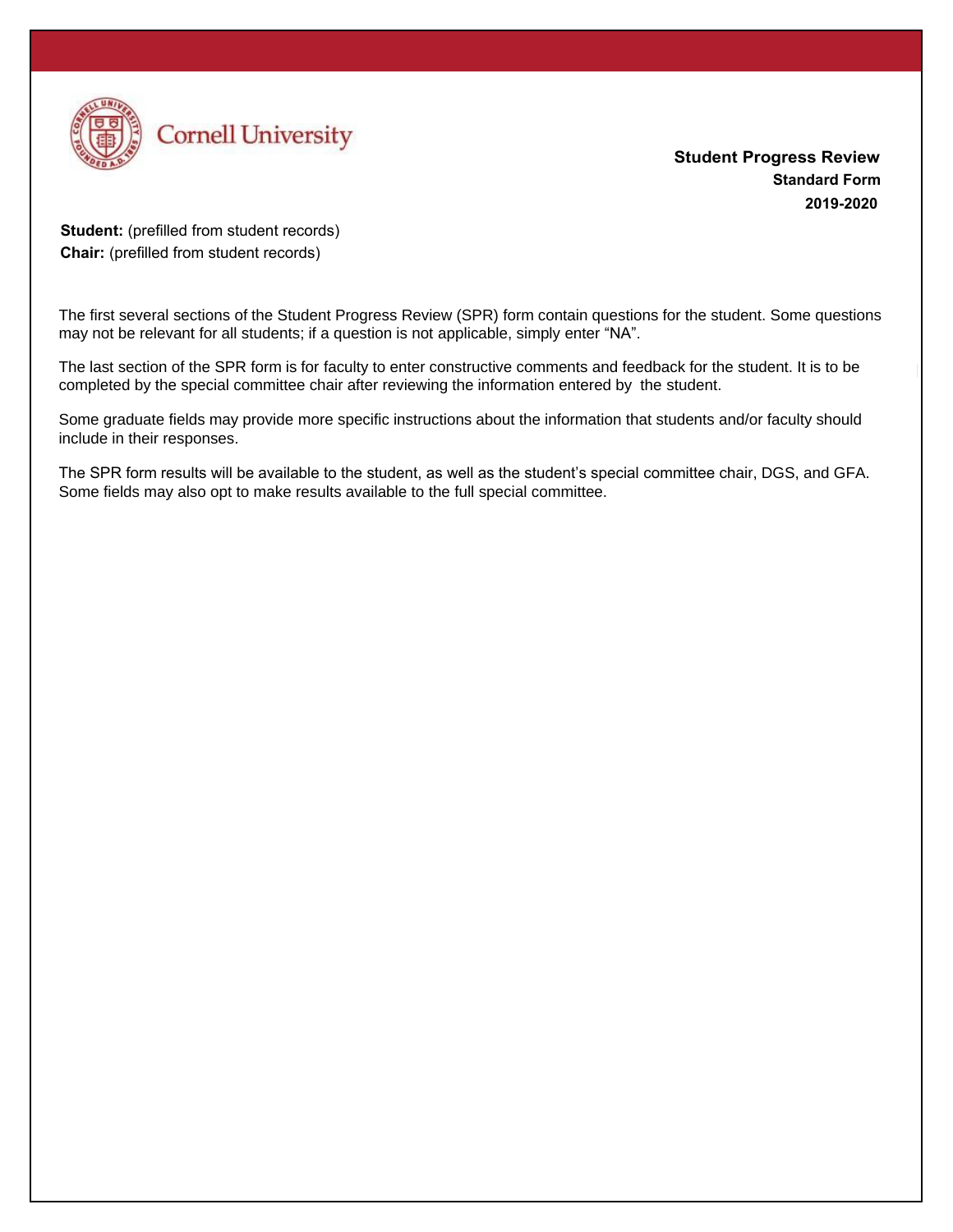### **Section 1 Student and Program Information**

This section displays student record information.

*If any of the information in this section is incomplete or inaccurate please contact the Graduate School.*

| <b>Student Name: (prefilled)</b><br><b>Graduate Field: (prefilled)</b> | <b>Admit Term:</b> (prefilled)<br>Degree Type: (prefilled) |                      | <b>Current Status: (prefilled)</b><br><b>Student ID: (prefilled)</b> | <b>Net ID:</b> (prefilled) |
|------------------------------------------------------------------------|------------------------------------------------------------|----------------------|----------------------------------------------------------------------|----------------------------|
| <b>Special Committee Member</b><br>(prefilled)                         | <b>Role</b><br>(prefilled)                                 |                      | Concentration<br>(prefilled)                                         |                            |
| <b>Special Committee Status</b>                                        | (prefilled)<br><b>Action Taken</b>                         | <b>Required Date</b> | <b>Extension Date</b>                                                |                            |
| <b>Date</b><br>(prefilled)                                             | (prefilled)                                                | (prefilled)          | (prefilled)                                                          |                            |
| <b>A Exam Status</b>                                                   | (prefilled)                                                |                      |                                                                      |                            |
| <b>Date</b><br>(prefilled)                                             | A Exam Action Taken Required Date<br>(prefilled)           | (prefilled)          | <b>Extension Date</b><br>(prefilled)                                 |                            |
| <b>B Exam Status</b>                                                   | (prefilled)                                                |                      |                                                                      |                            |
| <b>Date</b><br>(prefilled)                                             | <b>B Exam Action Taken Required Date</b><br>(prefilled)    | (prefilled)          | <b>Extension Date</b><br>(prefilled)                                 |                            |

*Advisor Center* **may be used by the Chair and Special Committee to view the student's course history and grades.**

*Student Center* **provides similar information for students.**

| Select Next to continue |               |      |  |  |
|-------------------------|---------------|------|--|--|
| Previous                | Save Progress | Next |  |  |
|                         |               |      |  |  |
|                         |               |      |  |  |
|                         |               |      |  |  |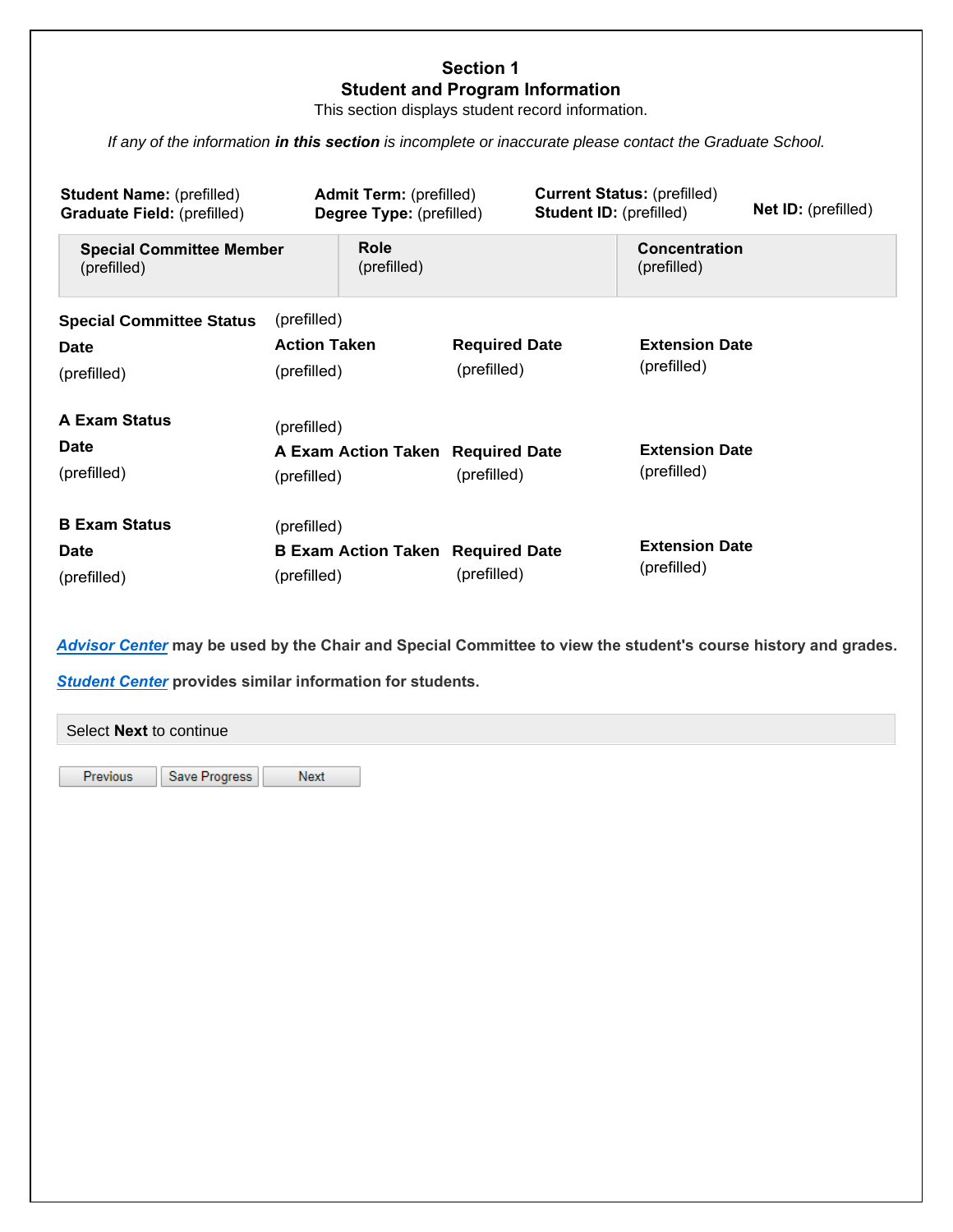## **Section 2**

## **Student Reflections on Academic and Professional Development**

This section to be completed by the student and reviewed by the special committee chair.

*Not all students will participate in all of the activities below. If a particular question does not apply to you, simply enter "NA." Items in parenthesis are listed only as examples.* 

How many times in the past year did you meet with your full special committee? -- Please Select--

Briefly summarize activity and progress on your research/scholarship in the past year, describing the status of your prospectus/proposal and/or dissertation chapters/manuscripts as appropriate to your field of study. If you have a working title for your dissertation, please include it.

List *academic presentations* given in the past year, providing complete citations.

List *academic papers* submitted or published in the past year, providing complete citations.

List grant, fellowship, or other funding applications submitted or awarded in the past year.

**Students: save your progress frequently!** 

Previous Save Progress

**Next**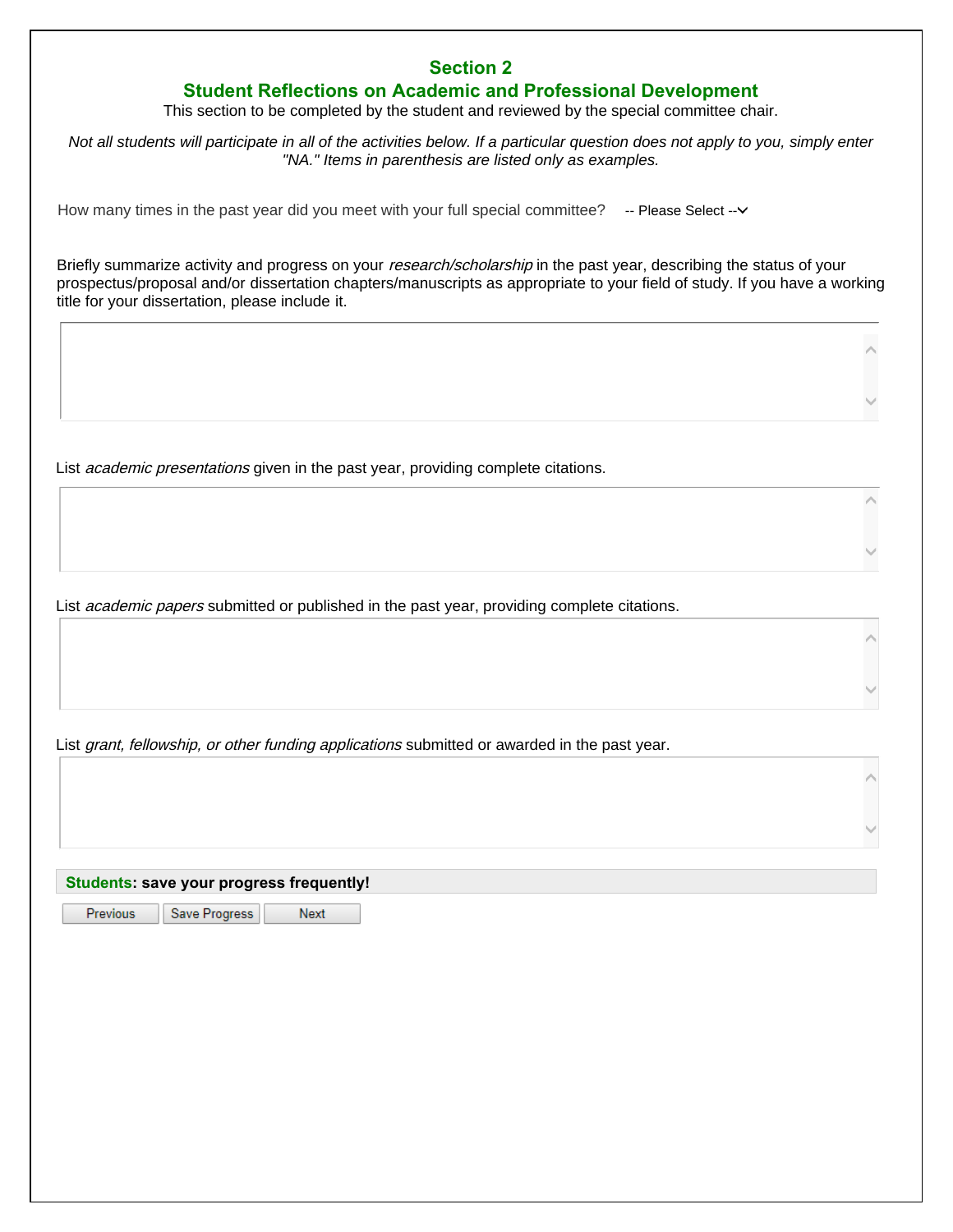## **Section 2**

# **Student Reflections on Academic and Professional Development- Continued**

While a graduate student at Cornell, have you been awarded a fellowship through any of the following programs? Mark all that apply.

- □ Cornell Colman
- □ Cornell GEM PhD
- □ Cornell Sloan
- □ Deans Excellence Fellowship
- □ McNair Graduate Fellowship
- □ Provost Diversity Fellowship
- □ Sage Fellowship
- □ SUNY Diversity Fellowship

List recognitions, honors, or awards that you received in the past year (e.g., for research/scholarship, teaching, writing, performances, outreach, mentoring, or service).

List *activities* in which you participated to develop your teaching, writing, speaking, analytic skills, creative abilities, leadership abilities, or other professional competencies (e.g., outreach, professional experiences, academic/professional associations, internships, workshops, mentorships, study groups, etc.)

Describe any *obstacles* that affected or impeded your academic progress or professional development. What actions have you taken to overcome these obstacles?

Please provide any additional observations or information that you would like to share regarding your academic progress this past year.

#### **Students: save your progress frequently!**

Previous

Save Progress Next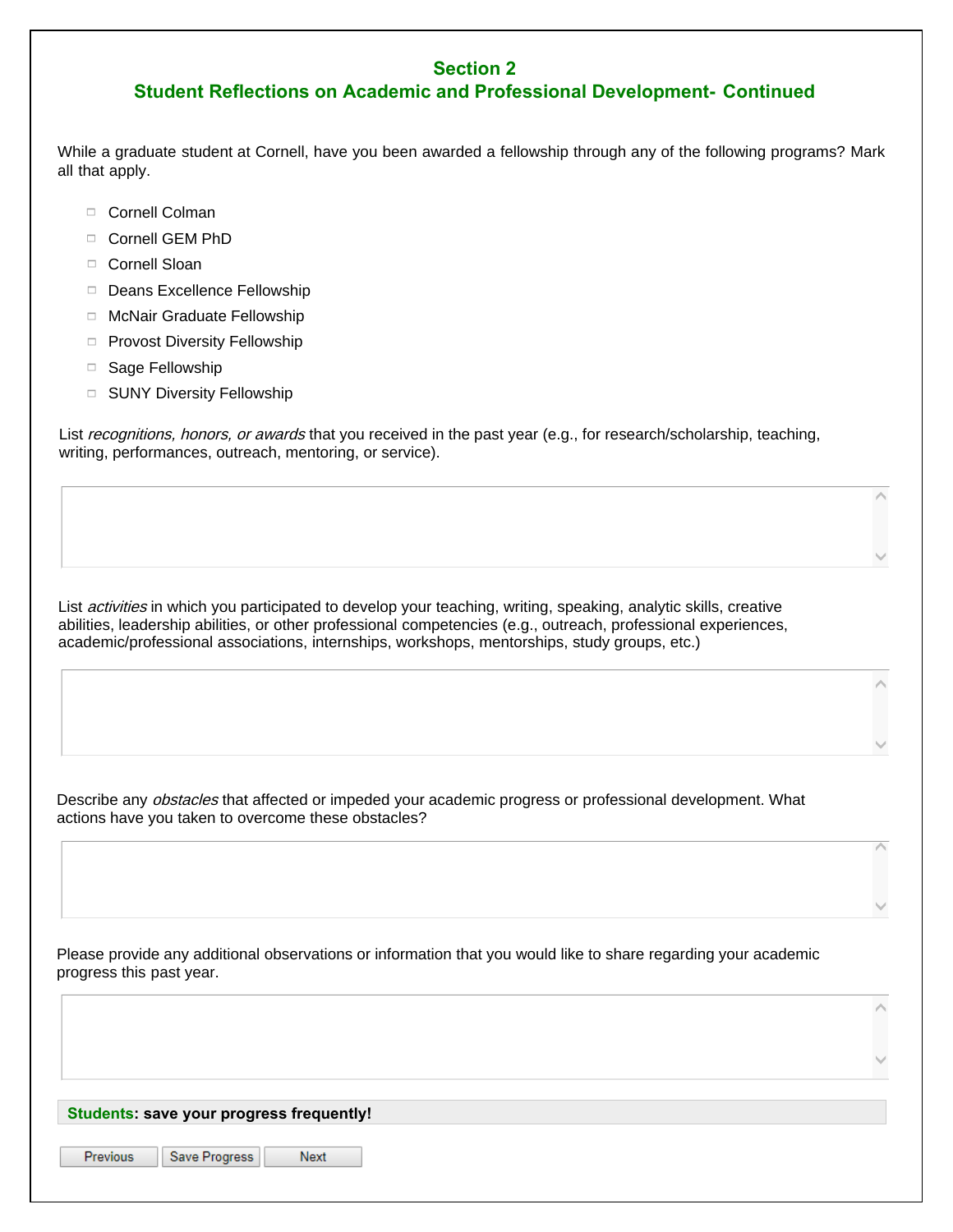# **Section 3 Student Academic Planning**

This section is to be completed by the student and reviewed by the special committee chair.

*Academic planning includes clarifying expectations, defining goals, and developing time lines in conjunction with the special committee chair.* 

 $\land$ 

 $\land$ 

List coursework that you plan to complete in the coming year.

Briefly summarize your plans and goals for research/scholarship in the coming year.

If you have not completed the A exam, what is your anticipated term for doing so?

If you are in or beyond your third year, what is you anticipated degree conferment month and year?

**Students: save your progress frequently!**

Previous

Save Progress Next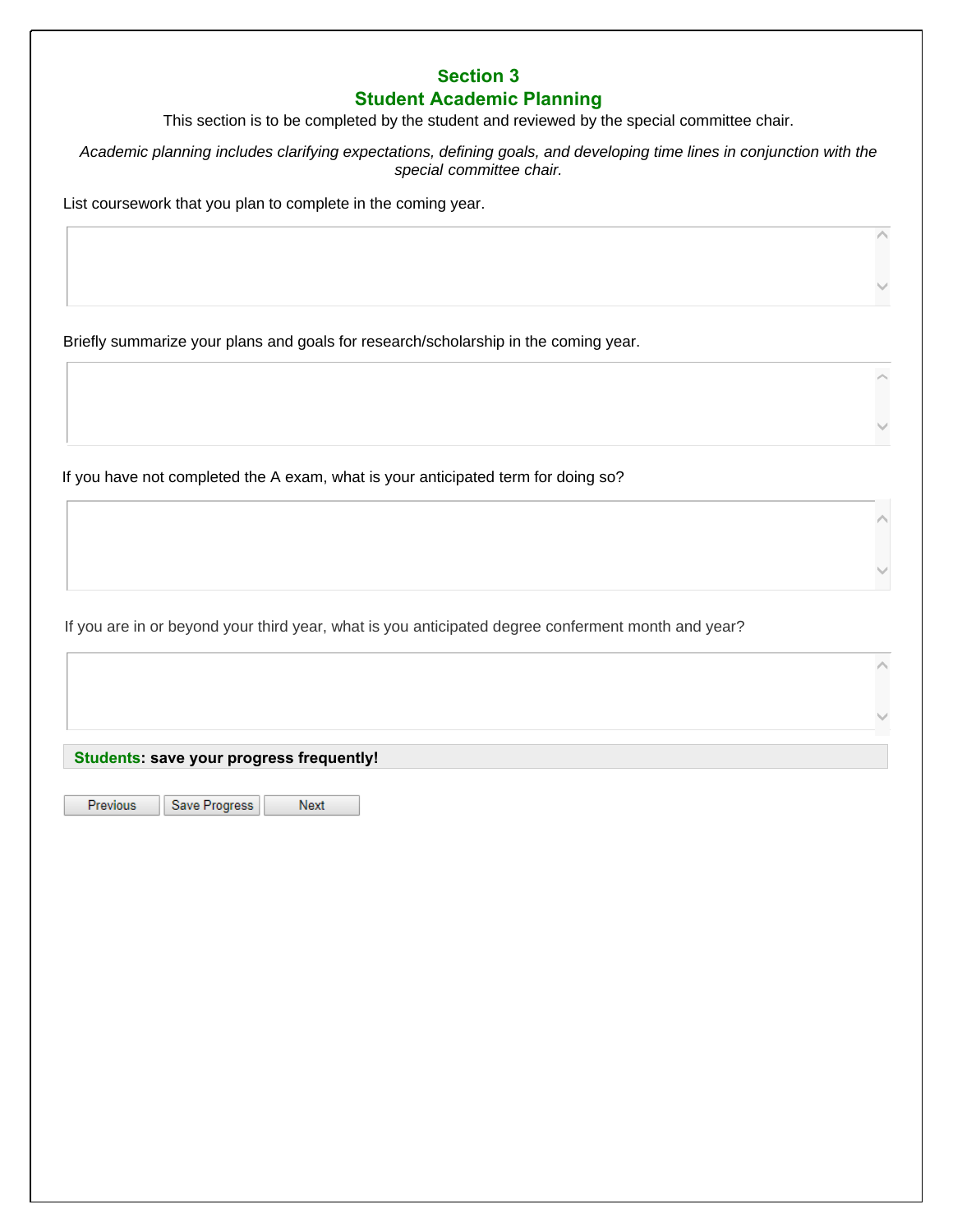# **Section 4**

# **Student Career Planning and Professional Development**

This section is to be completed by the student and reviewed by the Special Committee Chair.

*Items in parenthesis are listed only as examples of topics that the student may want to consider as they respond to the questions in this section.* 

Briefly summarize your *career-related goals and/or career considerations*. (e.g., type of activity: research/discovery/invention, teaching, management, analysis, writing; type of employer: business, education, entrepreneurship, government, non-profit, start-up; geographic priorities; financial objectives; etc.)

Briefly summarize your *goals and/or plans for professional development* in the coming year. (e.g., clinical experience, communication, conferences, internships, international experiences, networking, performances, speaking, teaching, writing, technical skills, etc.).

**Students: save your progress frequently!** 

Previous

Save Progress Next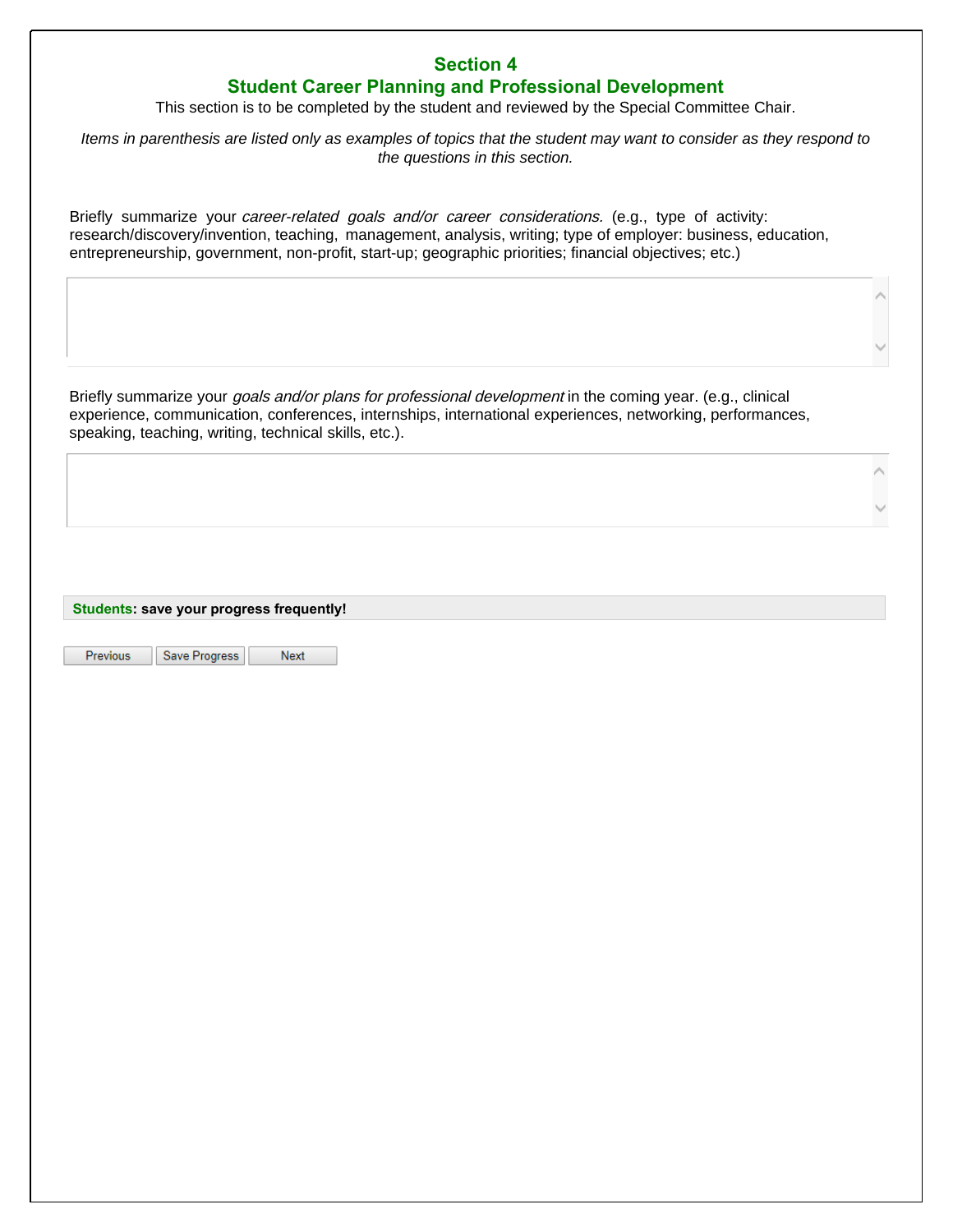| <b>Student Document Upload</b>                                                                                                                                                                                                                                                                                                                                                                                                                                                                                                                                                                                                                                             |  |  |  |
|----------------------------------------------------------------------------------------------------------------------------------------------------------------------------------------------------------------------------------------------------------------------------------------------------------------------------------------------------------------------------------------------------------------------------------------------------------------------------------------------------------------------------------------------------------------------------------------------------------------------------------------------------------------------------|--|--|--|
| Students: Upload your current resume or curriculum vitae (if requested by your graduate field).<br>Select File<br>Files over 25 Mb will not be accepted                                                                                                                                                                                                                                                                                                                                                                                                                                                                                                                    |  |  |  |
| Students: Upload any additional SPR documents requested by your graduate field (if applicable).<br>You may submit up to 5 files (PDF, DOC, DOCX, JPG, GIF, or PNG).                                                                                                                                                                                                                                                                                                                                                                                                                                                                                                        |  |  |  |
| Select File<br>Files over 25 Mb will not be accepted                                                                                                                                                                                                                                                                                                                                                                                                                                                                                                                                                                                                                       |  |  |  |
| Check this box to upload another document<br>□                                                                                                                                                                                                                                                                                                                                                                                                                                                                                                                                                                                                                             |  |  |  |
| This is the last section of the student portion of the form.<br>Please read the instructions below to proceed.                                                                                                                                                                                                                                                                                                                                                                                                                                                                                                                                                             |  |  |  |
| <b>STUDENTS:</b><br>• To submit the form to your special committee chair now, select Next until you have reached the Electronic Signature Page;<br>enter your name and click the "Sign Electronically" button. You will not be able to edit the form after it is submitted!<br>• To submit the form later, select Save Progress (you will have the option to exit and/or save the form as a PDF for<br>download).<br><b>FACULTY:</b><br>• To enter feedback for the student now, select Next to reached the Faculty Feedback Page.<br>• To enter feedback for the student later, select Save Progress (you will have the option to exit and/or save the form as a<br>PDF). |  |  |  |
| Save Progress<br><b>Previous</b><br>Next                                                                                                                                                                                                                                                                                                                                                                                                                                                                                                                                                                                                                                   |  |  |  |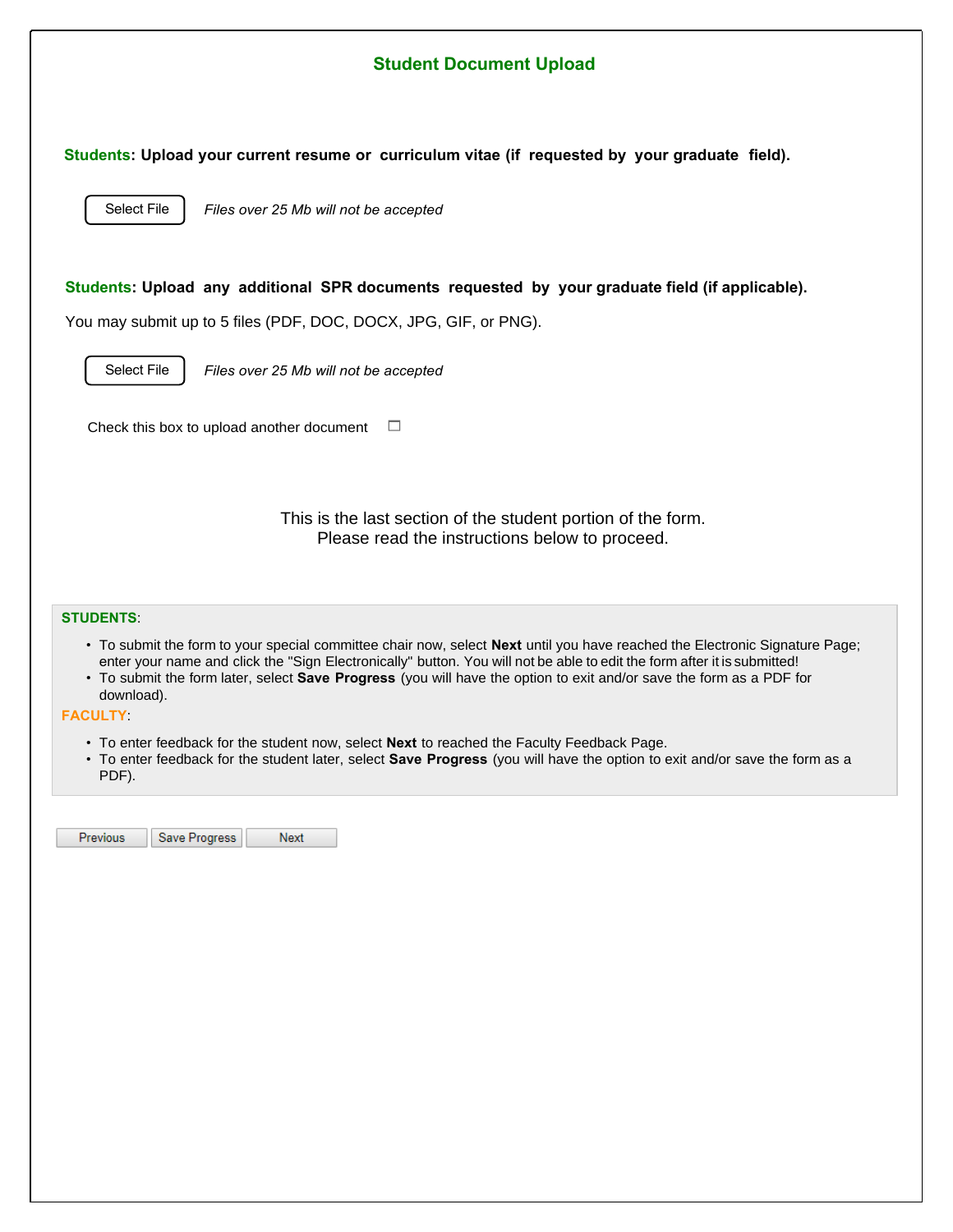## **Faculty Feedback - General Comments and Overall Evaluation**

This section is to be completed by the special committee chair; all feedback will be visible to the student.

| Comments regarding the student's demonstrated strengths and areas for development (in relation to the student's |
|-----------------------------------------------------------------------------------------------------------------|
| career interests):                                                                                              |

Comments regarding the student's overall progress:

Evaluation of the student's overall progress and planning:

\* -- Please Select --

#### **Faculty: Upload any additional SPR documents requested by your graduate field (if applicable).**

You may submit up to 5 files (PDF, DOC, DOCX, JPG, GIF, or PNG) not exceeding 25 Mb

Select File

Check this box to upload another document  $\square$ 

#### **STUDENTS**:

• To submit the form to your special committee chair now, select **Next** until you have reached the Electronic Signature Page; enter your name and click the "Sign Electronically" button. You will not be able to edit the form after it is submitted!

 $\overline{|\mathbf{v}|}$ 

• To submit the form later, select **Save Progress** (you will have the option to exit and/or save the form as a PDF for download).

#### **FACULTY**:

- To submit feedback for the student now, select **Next** to reach the Electronic Signature Page; enter your name and click the "Sign Electronically" button. You will not be able to edit the form after it is submitted!
- To submit feedback for the student later, select **Save Progress** (you will have the option to exit and/or save the form as a PDF).

| <b>Previous</b> | Save Progress | Next |
|-----------------|---------------|------|
|-----------------|---------------|------|